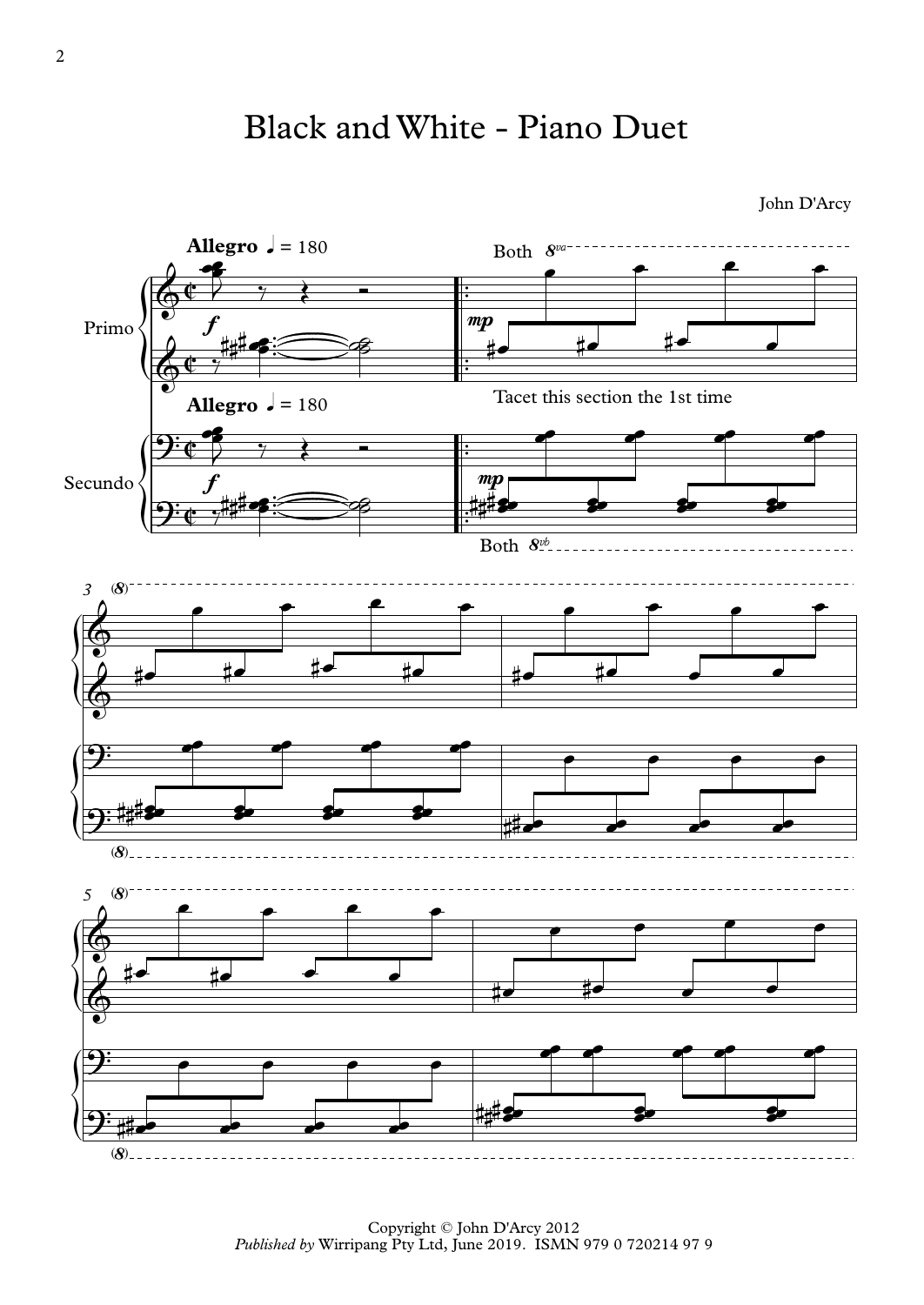## Deb-Ann Air

*for Debbie and Ann*

John D'Arcy







Copyright © John D'Arcy 2018 *Published by* Wirripang Pty Ltd, June 2019. ISMN 979 0 720214 97 9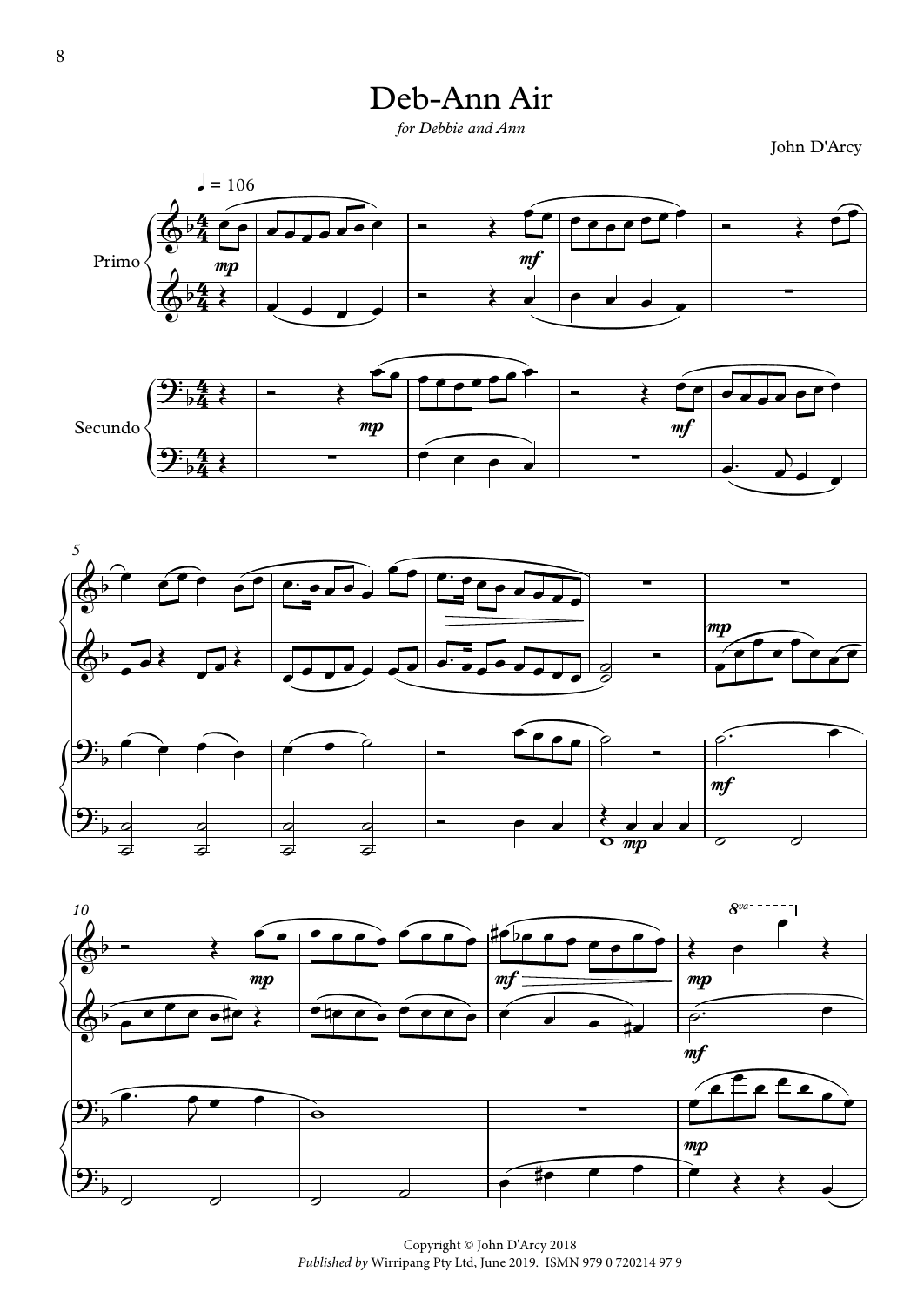

John D'Arcy



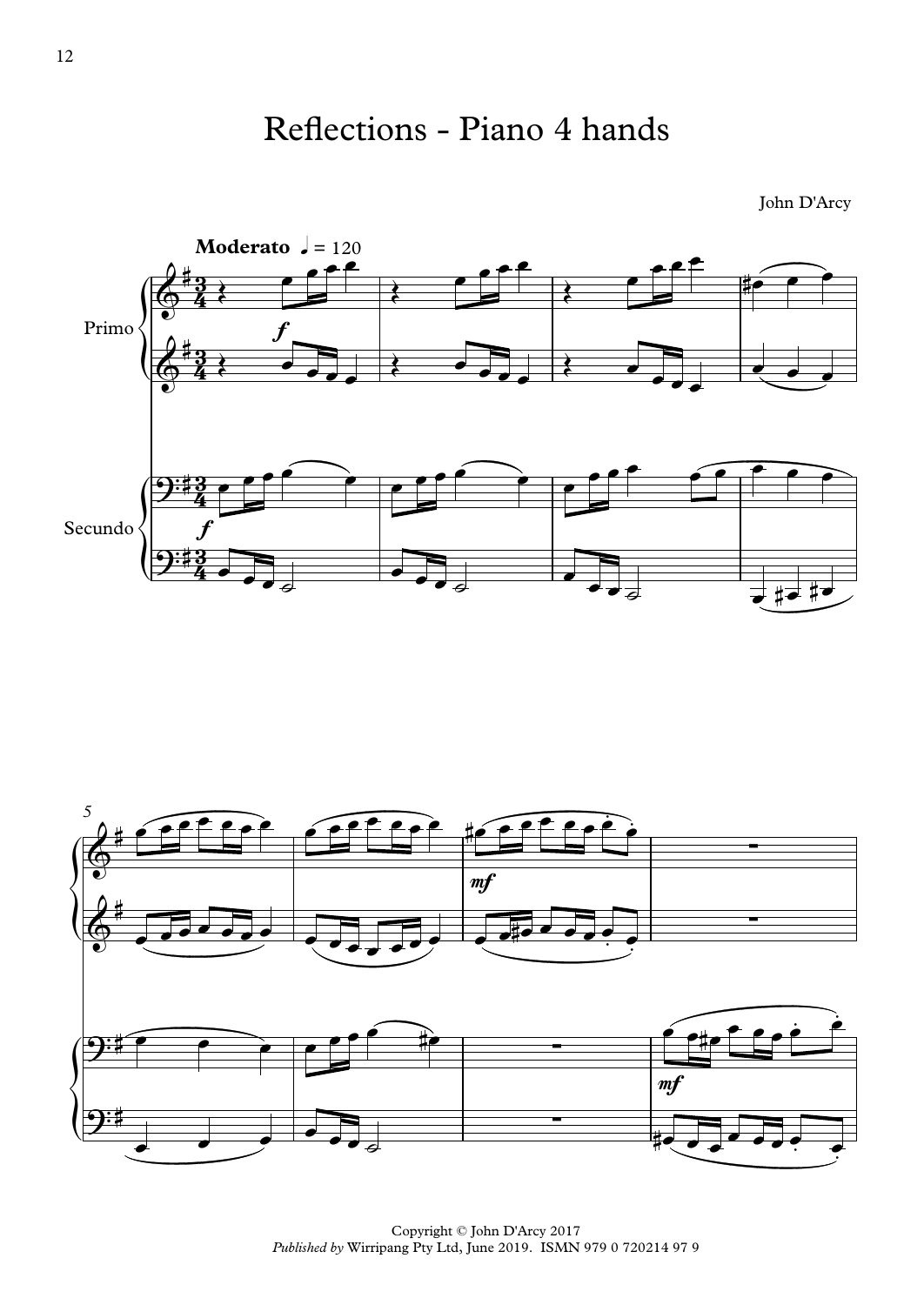## The Seagull and the Sea (for 3 hands)

John D'Arcy